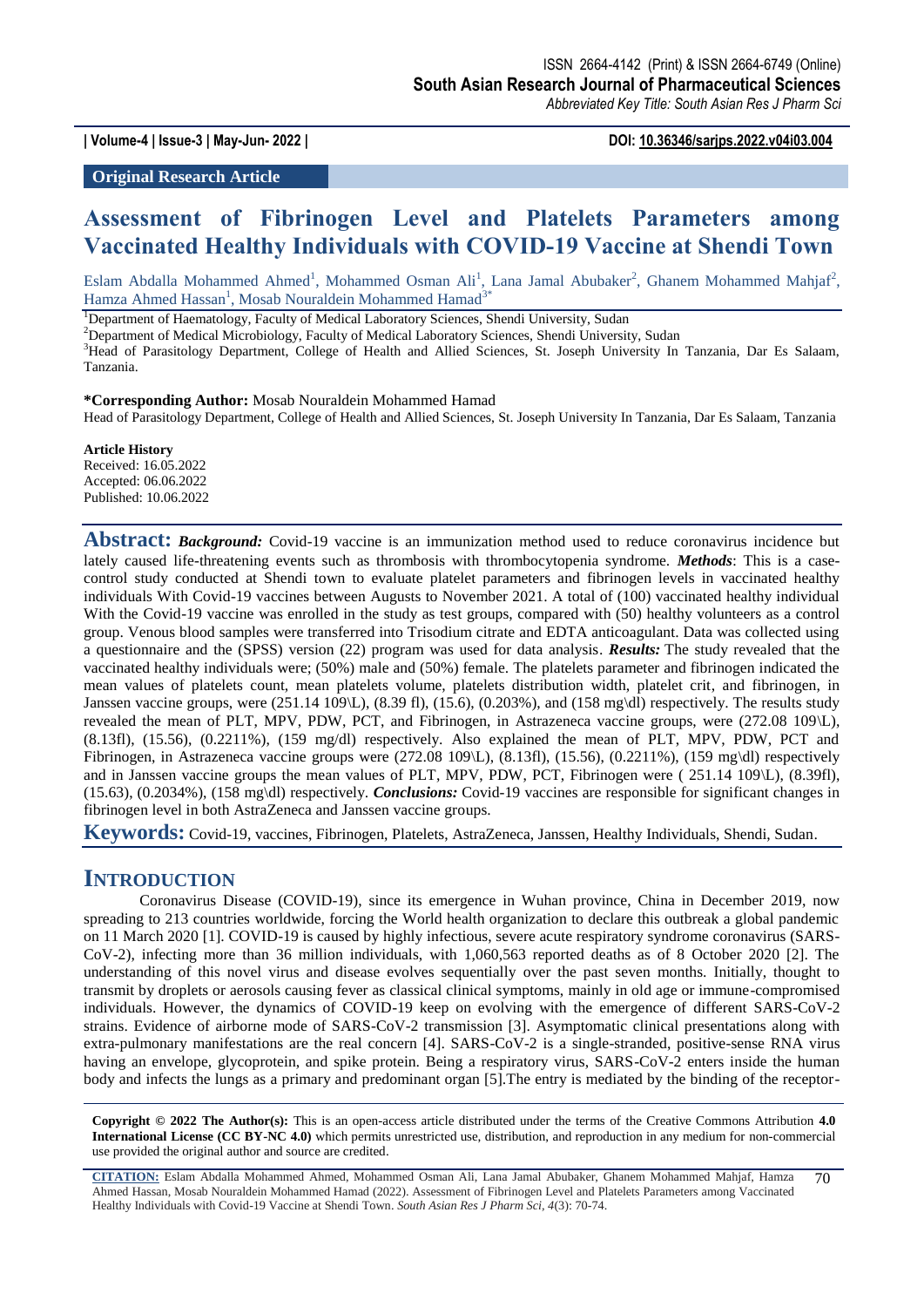binding domain (RBD) of the S1 subunit of the viral spike protein with the host angiotensin-converting enzyme 2, (ACE2) receptor primarily expressed in the type II pneumocytes, serving as a viral reservoir [6, 7]. Usually, COVID-19 presented with fever, sore throat, dry cough, and shortness of breath as common clinical manifestations [8]. However asymptomatic cases are also being reported which are more critical to diagnose. ACE2 is also found to be expressed in the oral, nasal mucosa, epithelial cells of lungs, kidney, and heart, enterocytes of the small intestine, and the endothelial cells of blood vessels [9]. The SARS-COV-2 associated extra-pulmonary manifestations are encephalitis, rashes on the skin, meningitis, conjunctivitis, and acute hepatic, and renal injury. Surprisingly, autopsies of COVID-19 patients have revealed clots in the small vessels of the lungs, heart, liver, and kidney which are responsible for strokes and heart attacks [10]. More than 33% of critical COVID-19 patients' are reported with critically high levels of blood clotting [10]. Fibrinogen and platelet play major role in the body's ability to Formation of blood clotting [10].

# **MATERIALS AND METHODS**

### **Study design**

This is a case-control analytic study conducted in Shendi town during the period August to November 2021 and aimed to evaluate fibrinogen level and platelet parameters among vaccinated healthy individuals With Covid-19 vaccines.

### **Study area**

This study was conducted at Shendi town which is located in River Nil state.

### **Study population**

A total of one hundred healthy individuals vaccinated With the Covid-19 vaccine were enrolled in this study as a test group, while fifty healthy individuals without covid 19 vaccine as a control group.

### **Sample processing**

5.0 ml of venous blood was taken from each patient and transferred into Trisodium citrate and EDTA anticoagulant. The sample was then sent as early as possible for analysis. Fibrinogen level was done by the semiautomated method; platelet parameter was done by the automated method.

### **Method**s

Platelets parameter is done by using MindrayHaematology Analyzer. (Mindray bc-3000). Blood cells are diluted in a buffered electrolyte solution. A measured volume of the sample passes through an aperture tube (e.g. 100 micrometer meter in diameter) between two electrodes. Pulse is proportioned to the volume of the cell which caused it. A threshold circuit ensures only those pulses that exceed the pre-set threshold level are counted. The cell count is determined from the total number of pulses obtained from a measured volume of blood. Platelets counts and indices were measured by using an automatic blood cell counter (Mindray-3000 analyzers). The assay was performed according to the instructions provided by the manufacturer. The analyzer was controlled by normal control, abnormally high, and abnormal low. The EDTA blood samples were aspirated into the analyzer through a sample probe, and the counting was started automatically the results were displayed on the screen within (20) seconds.

### **Data collection tools**

The primary data was collected by using a questionnaire involving different information about the study participants.

### **Data analysis and presentation**

Data collected in this study were analyzed using SPSS version 22. Kai squire test that used to assess the enter group significance .other variable and outlier values were calculated and presented in form of tables.

#### **Ethical considerations**

The procedure of venous blood sampling was explained to patients undergoing the test. All participants were informed about the research objectives and procedures during the interview period. Written valid consent was obtained from all participants. All result in high privacy and confidentiality.

## **RESULTS**

This case-control analytical study was conducted in Shendi town and aimed to evaluate platelet parameters and fibrinogen levels in apparently healthy individuals vaccinated with the covid-19 vaccine. A total of (100) blood samples were collected from vaccinated healthy individuals with COVID 19 vaccines as a test group and (50) samples as control from healthy individuals of both sexes with different ages. Regarding demographic data, the results of this study revealed that about (50%) of individuals enrolled in this study were males, while the remaining (50%) were female as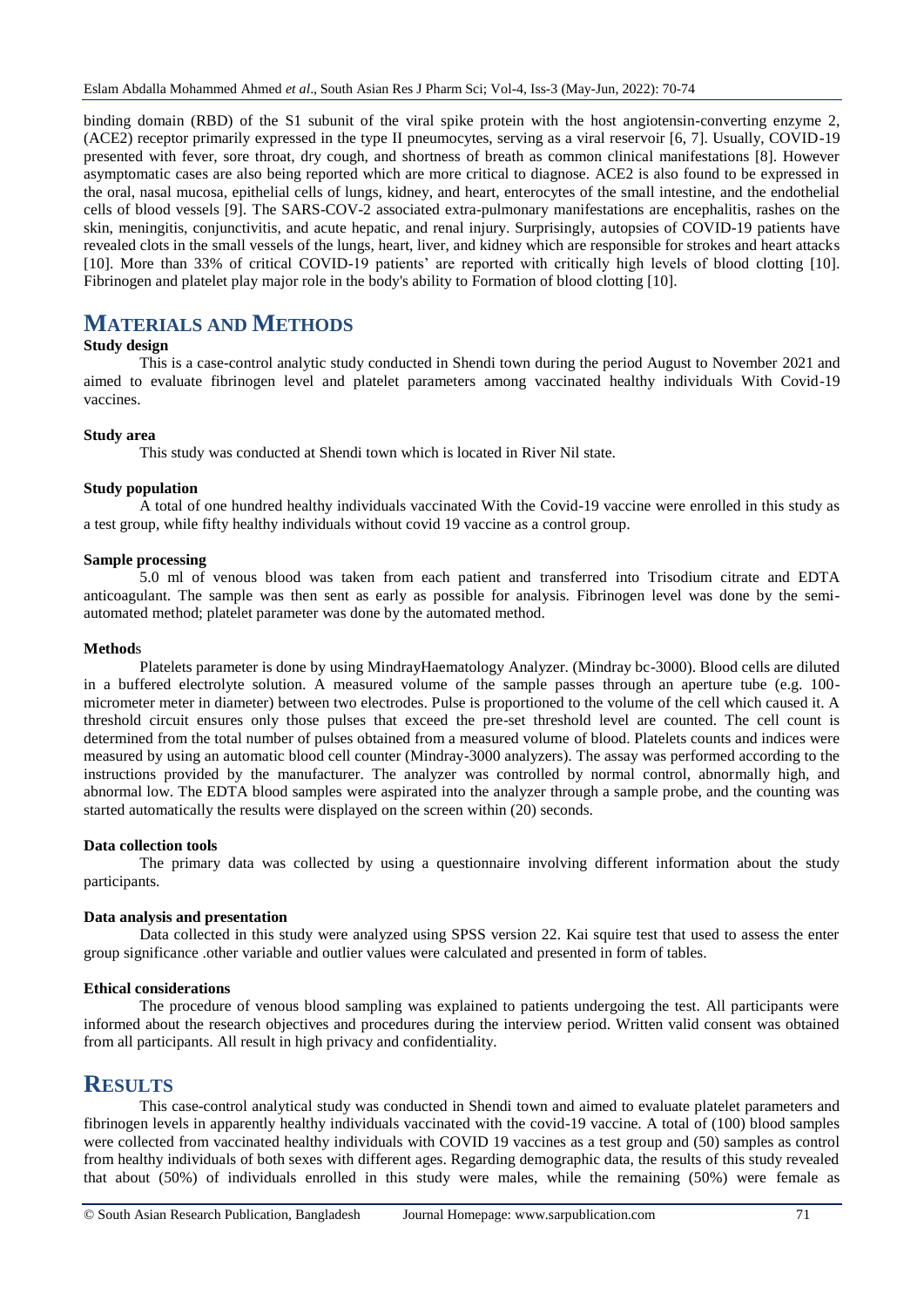demonstrated (Table1). Furthermore, the majority of the frequency of age group was 20-30years (40%) while the remaining was <20years (9%), 30-40 years was (26%), 40-50 years was (18%) and >60 years (7%). As explained (Table2). The laboratory results of this study showed that the mean platelet count, mean platelet volume, platelet distribution width, platelet crit, and fibrinogen level in the test group vaccinated with the Janssen vaccine were (251.14 109\L), (8.39 fl), (15.6), (0.2034 %), and (158 mg\dl) respectively, while in the control group were (266.24 109\l),(8.17 fl),(15.6),(0.216 %), and (165 mg\dl) respectively as noted (Table 3). Also the results revealed that the mean of PLT, MPV, PDW, PCT, Fibrinogen in test group vaccinated with Astrazeneca vaccine were (272.08 109\L), (8.13 fl), (15.56), (0.2211 %), (159 mg\dl) respectively, while in control groups were (266.24 109\L), (8.17 fl), (15.60), (0.2165 %), (165 mg\dl) respectively as referred (Table 4). The comparison between both vaccines revealed that the mean of PLT, MPV, PDW, PCT, and Fibrinogen, in the group vaccinated with the Astrazeneca vaccine were (272.08 109\L), (8.13 fl), (15.56), (0.2211 %), (159 mg\dl) respectively, while in those vaccinated with Janssen vaccine were (  $251.14$  109\L), (8.39 fl), (15.63), (0.2034 %), (158 mg\dl) respectively as demonstrated (Table 5).

### **Table-1: Distribution of study population according to sex.**

| <b>Characteristic</b> | Percent% |      |
|-----------------------|----------|------|
| <b>Study groups</b>   | Case     | 100% |
|                       | Control  | 50%  |
| <b>Sex</b>            | Male     | 50%  |
|                       | Female   | 50%  |

### **Table-2: Distribution of study population according to age.**

| <b>Characteristic</b> |                 | <b>Frequency</b> | Percent % |
|-----------------------|-----------------|------------------|-----------|
|                       | Less than 20yrs |                  | 9%        |
|                       | $20-30$ vrs     | 40               | 40%       |
| Age/yrs               | $30-40$ yrs     | 26               | 26%       |
|                       | $40-50$ vrs     | 18               | 18%       |
|                       | More than 60yrs |                  | 7%        |

### **Table-3: Comparison between Janssen vaccine and control in PLT, MPV, PDW, PCT, and Fibrinogen level.**

| <b>Groups</b> |         | $\bf No$ | <b>Mean</b> | <b>SD</b> | P. value |
|---------------|---------|----------|-------------|-----------|----------|
| <b>PLT\L</b>  | Case    | 50       | 251.14      | 59.422    | 0.298    |
|               | Control | 50       | 266.24      | 65.113    |          |
| MPV fl        | Case    | 50       | 8.39        | 0.806     | 0.119    |
|               | Control | 50       | 8.17        | 0.665     |          |
| <b>PDW</b>    | Case    | 50       | 15.6        | 0.286     | 0.504    |
|               | Control | 50       | 15.6        | 0.293     |          |
| Pct%          | Case    | 50       | 0.203       | 0.0542    | 0.276    |
|               | Control | 50       | 0.216       | 0.0523    |          |
| Fibrinogen    | Case    | 50       | 158         | 10.898    | 0.000    |
| $Mg\ddot{dl}$ | Control | 50       | 165         | 7.696     |          |

#### **Table-4: Comparison between AstraZeneca vaccine and control groups in PLT, MPV, PDW, PCT, and fibrinogen level.**

| <b>Groups</b> |         | $\bf No$ | <b>Mean</b> | <b>SD</b> | P. value |
|---------------|---------|----------|-------------|-----------|----------|
| <b>PLT\L</b>  | Case    | 50       | 272.08      | 58.587    | 0.648    |
|               | Control | 50       | 266.24      | 65.113    |          |
| MPV fl        | Case    | 50       | 8.13        | 0.7317    | 0.770    |
|               | Control | 50       | 8.17        | 0.6655    |          |
| <b>PDW</b>    | Case    | 50       | 15.56       | 0.5499    | 0.638    |
|               | Control | 50       | 15.60       | 0.2931    |          |
| PCT%          | Case    | 50       | 0.2211      | 0.0481    | 0.648    |
|               | Control | 50       | 0.2165      | 0.0523    |          |
| Fibrinogen    | Case    | 50       | 159         | 13.602    | 0.020    |
| $Mg\ddot{dl}$ | Control | 50       | 165         | 7.696     |          |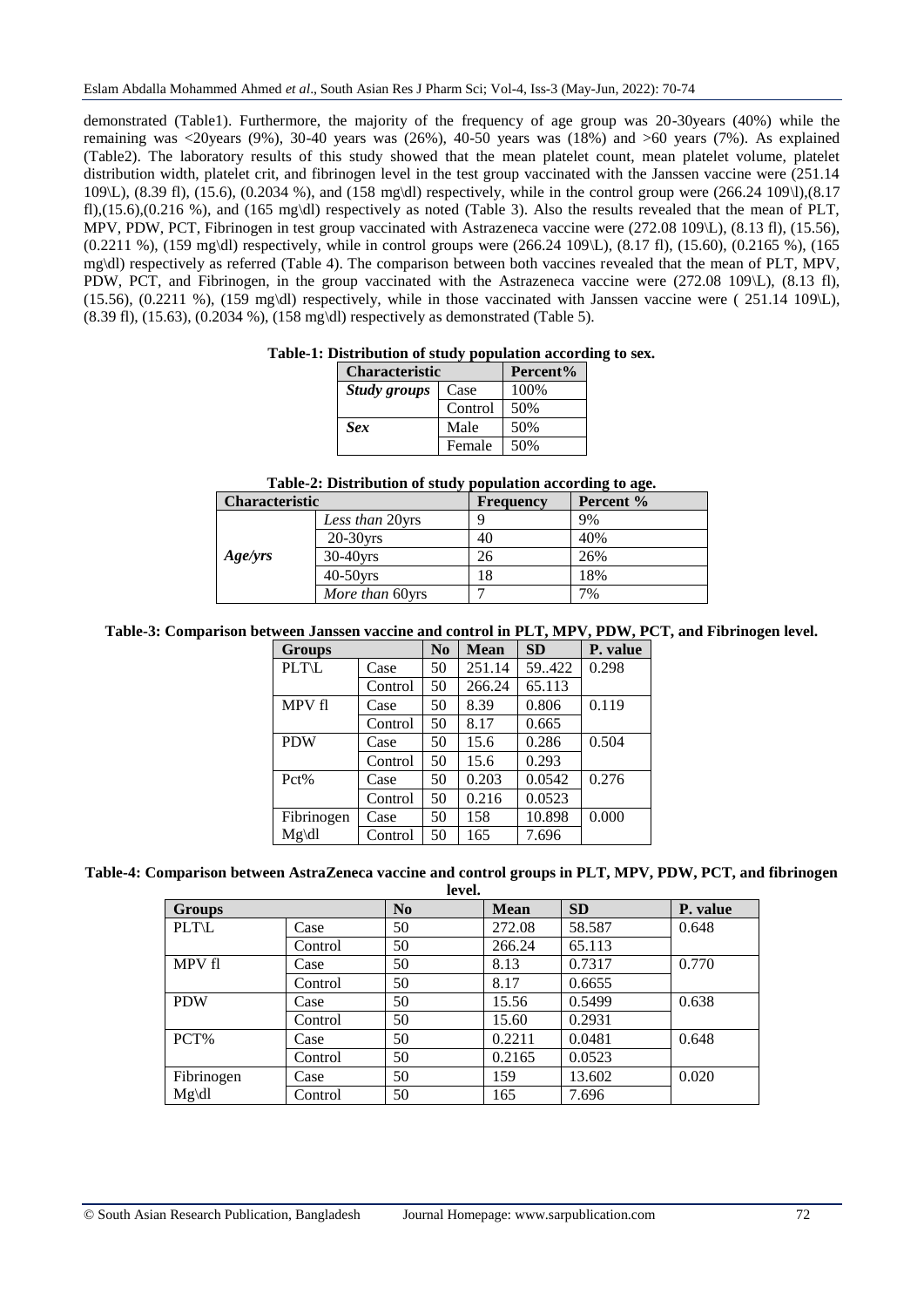| <b>Groups</b> |             | N <sub>0</sub> | $1.1110 \pm 0.11100$<br><b>Mean</b> | <b>SD</b> | P. value |
|---------------|-------------|----------------|-------------------------------------|-----------|----------|
| <b>PLT\L</b>  | AstraZeneca | 50             | 272.08                              | 58.587    | 0.094    |
|               | Janssen     | 50             | 251.14                              | 59.422    |          |
| MPV fl        | AstraZeneca | 50             | 8.13                                | 0.8063    | 0.086    |
|               | Janssen     | 50             | 8.39                                | 0.7317    |          |
| <b>PDW</b>    | AstraZeneca | 50             | 15.56                               | 0.5499    | 0.435    |
|               | Janssen     | 50             | 15.63                               | 0.2869    |          |
| PCT %         | AstraZeneca | 50             | 0.2211                              | 0.0481    | 0.097    |
|               | Janssen     | 50             | 0.2034                              | 0.0542    |          |
| Fibrinogen    | AstraZeneca | 50             | 159                                 | 13.60     | 0.648    |
| $Mg\ddot{dl}$ | Janssen     | 50             | 158                                 | 10.89     |          |

| Table-5: Comparison between AstraZeneca vaccine and Janssen vaccine group in PLT, MPV, PDW, PCT, and fib |
|----------------------------------------------------------------------------------------------------------|
| rinogen level.                                                                                           |

# **DISCUSSION**

Coronavirus Disease (COVID-19), since its emergence in Wuhan province, China in December 2019, now spreading to 213 countries worldwide, forcing the World health organization to declare this outbreak a global pandemic on 11 March 2020 [1]. Many studies were established and others are in going to solve the problems and understand the pathophysiology of the covid-19 disease. Statistical analysis of the results of this study demonstrates significant variation in fibrinogen levels in those individuals vaccinated with the Janssen vaccine compared to the control group with a (*Pvalue* 0.000). This Result was similar to the results of a study done by an expert hematology panel (UK) and the American society of hematology. Also, the study demonstrates a decrease in the mean platelet count and PCT and an increase in MPV in Janssen vaccine groups. Value (>0.05). This result was not similar to the result of a study that was done by an expert hematology panel (UK) and the American society of hematology. Also, the Statistical analysis of this study explained significant variation in fibrinogen levels in individuals vaccinated with the AstraZeneca vaccine compared to control groups with a *(P-value* of <0.05). This result was agreed with to result of a study conducted by the Australian government, health.gov.au\covid19-vaccine.the results of this study confirmed an increase in the mean platelet count and decrease in MPV in the AstraZeneca vaccine (*P-value*>0.05), this result was disagreed with two result done by the Australian government health.gov.au\covid19-vaccine. Finally, the comparison of two types of vaccine (AstraZeneca and Janssen vaccine) showed that there is no relationship between them.

# **CONCLUSION**

Fibrinogen was lower in the Janssen vaccine when compared to healthy individuals in the control group. Fibrino gen was lower in the AstraZeneca vaccine when compared to healthy individuals in the control group. This study demons trates a decrease in the mean platelet count and PCT and an increase in MPV in Janssen vaccine groups. Also, increase in the mean platelet count and a decrease in MPV in AstraZeneca vaccine groups.

# **RECOMMENDATION**

- 1) Further studies should be carried out on this topic by increasing the sample size and extending the study area to obtai n new data with accurate results.
- 2) Platelet parameters and fibrinogen levels should be checked regularly in vaccinated healthy individuals to avoid the r isk of thrombosis.
- 3) Health education and urgent medical evaluation for TTS if any of the following symptoms develop 4 to 30 days after vaccination: severe headache, visual changes, leg pain and swelling, abdominal pain, petechiae, or easy bruising.
- 4) More investigations should be done for vaccinated healthy individuals With Covid-19 vaccines, to determine which r isk factors and thrombotic markers are important predictors of thrombotic risk among vaccinated healthy individuals With Covid-19 vaccines.
- 5) Increasing monitoring after taking of vaccine if the people have any history of blood clots or people have received an ticoagulant therapy.

## **FUNDING**

There was no specific grant for this research from any funding agencies.

## **REFERENCES**

1. Choudhuri, N. C., Paul, G., Maiti, A. K., Kundu, M. S., & Kundu, A. (2009). Impact of training on poultry farming a nd evaluation of improved Nicobari fowl under intensive and extensive management systems in Andaman, India. *Mo rtality*, *151*(3.4), 162-1.